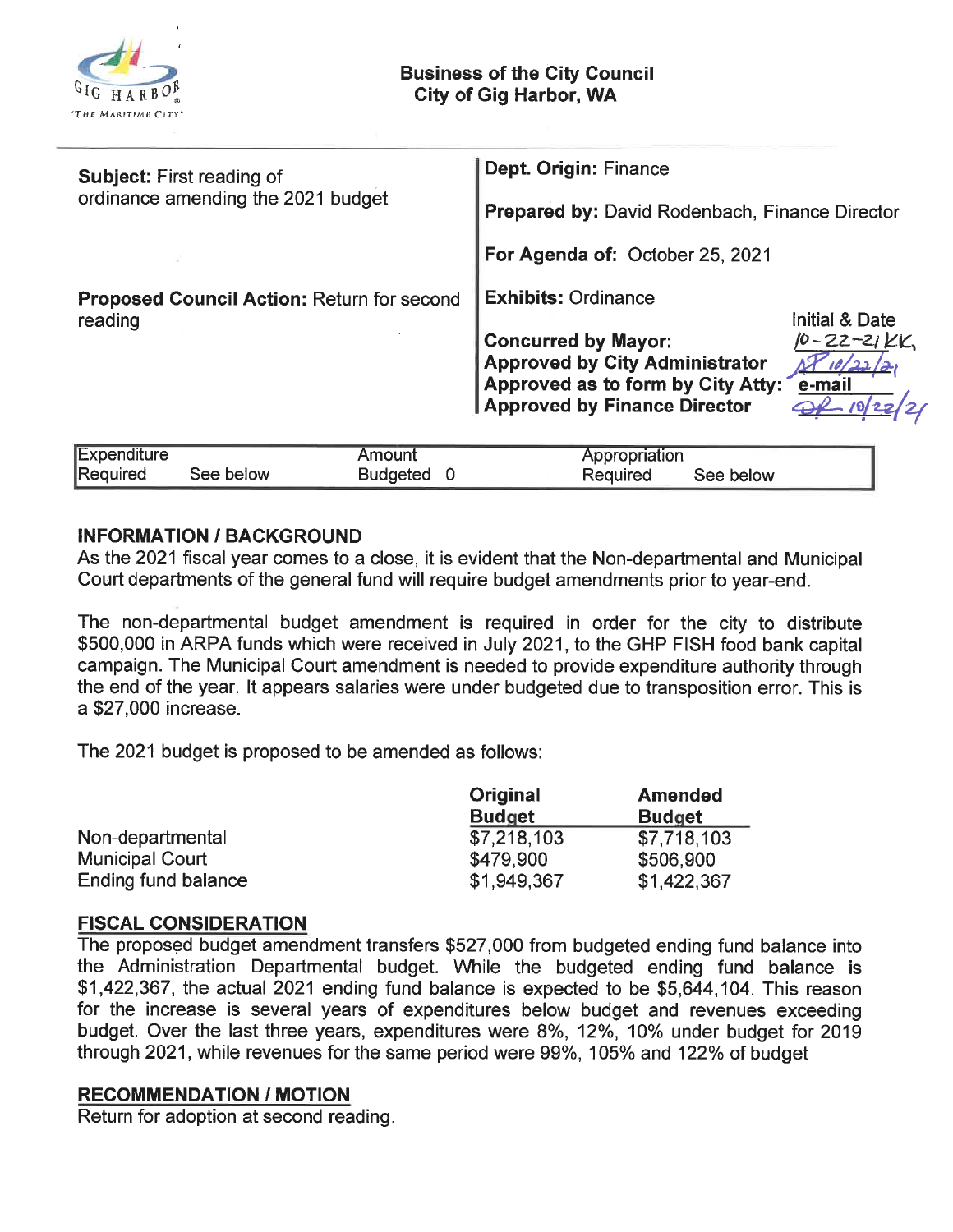# ORDINANCE 1473

# AN ORDINANCE OF THE CITY OF GIG HARBOR, WASHINGTON, AMENDING THE 2021 GENERAL FUND NONDEPARTMENTAL BUDGET; AMENDING THE 2021 GENERAL FUND MUNICIPAL COURT BUDGET; PROVIDING FOR SEVERABILFY AND ESTABLISHING AND EFFECTIVE DATE.

WHEREAS, on March 11, 2021, the American Rescue Plan Act (ARPA) was signed into law; and

WHEREAS, ARPA is a \$1.9 trillion package that includes direct relief to states, counties, cities, and towns as well as public utilities, libraries, and transit agencies; and

WHEREAS, the city received ARPA funds in July 2021; and

WHEREAS, ARPA funds can be used by local governments to provide assistance to households, small businesses, and nonprofits related to the negative economic impacts of COVID-19; and

WHEREAS, the Gig Harbor Peninsula FISH Food Bank provides an essential service to provide food and sustenance to residents of Gig Harbor who have been negatively affected by the economic impacts of COVID-19; and

WHEREAS, the Gig Harbor Peninsula FISH Food Bank is building a new facility so it can continue to provide and enhance this essential service; and

WHEREAS, the city desires to contribute five hundred thousand dollars and zero cents (\$500, 000. 00) to the Gig Harbor Peninsula FISH Food Bank to help it continue to provide and enhance this essential service; and

WHEREAS, an adjustment to the 2021 annual appropriation of the General Fund Non-Departmental budget is necessary in order to accomplish the donation; and

WHEREAS, an adjustment to the 2021 annual appropriation of the General Fund Municipal Court budget is necessary to conduct city business due a transposition error in the 2021 Budget;

NOW THEREFORE, the City Council of the City of Gig Harbor, Washington, do ordain as follows:

Section 1. The 2021 Budget shall be amended as follows:

|                      | Original             | <b>Amended</b> |
|----------------------|----------------------|----------------|
| Fund/Department      | <b>Appropriation</b> | Appropriation  |
| 001-Non-Departmental | \$7,218,103          | \$7,718,103    |